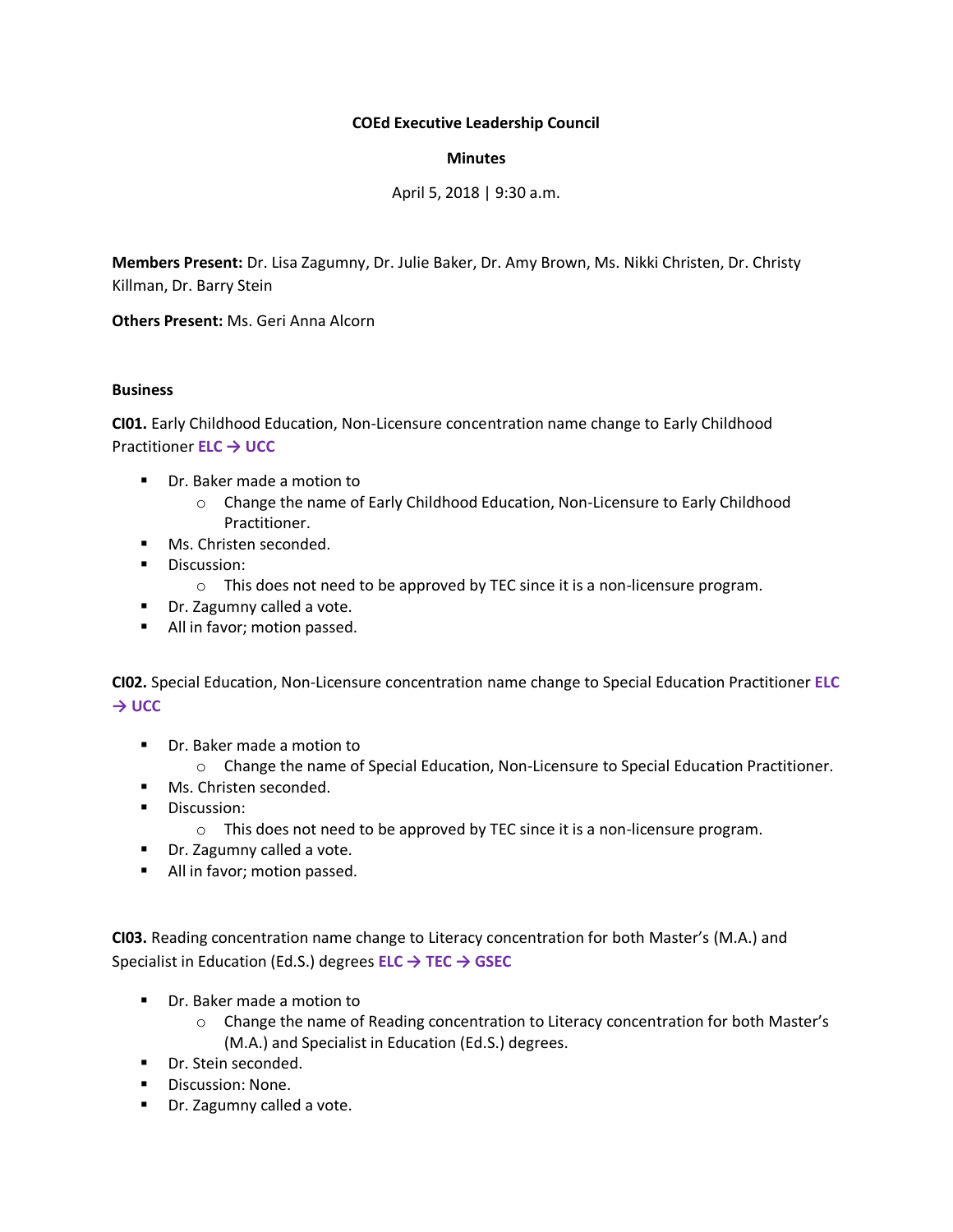All in favor; motion passed.

**CI04.** Course/Catalog Change: SPED 3031, SPED 3050, SPED 4030, SPED 4200/5200, SPED 4872 **ELC → TEC → UCC → GSEC**

- **•** Dr. Baker made a motion to make the following changes to the course catalog
	- o SPED 3031
		- Remove: 2 hr. lab
	- o SPED 3050
		- Add: "A minimum grade of B is required to meet requirements for licensure candidates."
	- o SPED 4030
		- Add: "A minimum grade of B is required to meet requirements for licensure candidates."
	- o SPED 4200/5200
		- Add: "A minimum grade of B is required to meet requirements for licensure candidates."
	- o SPED 4872
		- Add: "A minimum grade of B is required to meet requirements for licensure candidates."
- **Ms. Christen seconded.**
- **Discussion: None.**
- **Dr.** Zagumny called a vote.
- All in favor; motion passed.

**CI05.** Course/Catalog Change: SPED 6320, ECSP 6100 **ELC → TEC → GSEC**

- **•** Dr. Baker made a motion to make the following changes to the course catalog
	- $O$  SPED 6320
		- Add: "Full admission to the Teacher Education Program"
		- Add: "A minimum grade of B is required to meet licensure requirements for licensure candidates."
	- o ECSP 6100
		- Add: "A minimum grade of B is required to meet licensure requirements for licensure candidates."
- Dr. Stein seconded.
- **Discussion: None.**
- **Dr.** Zagumny called a vote.
- All in favor; motion passed.

### **Other such matters**

Fee Review